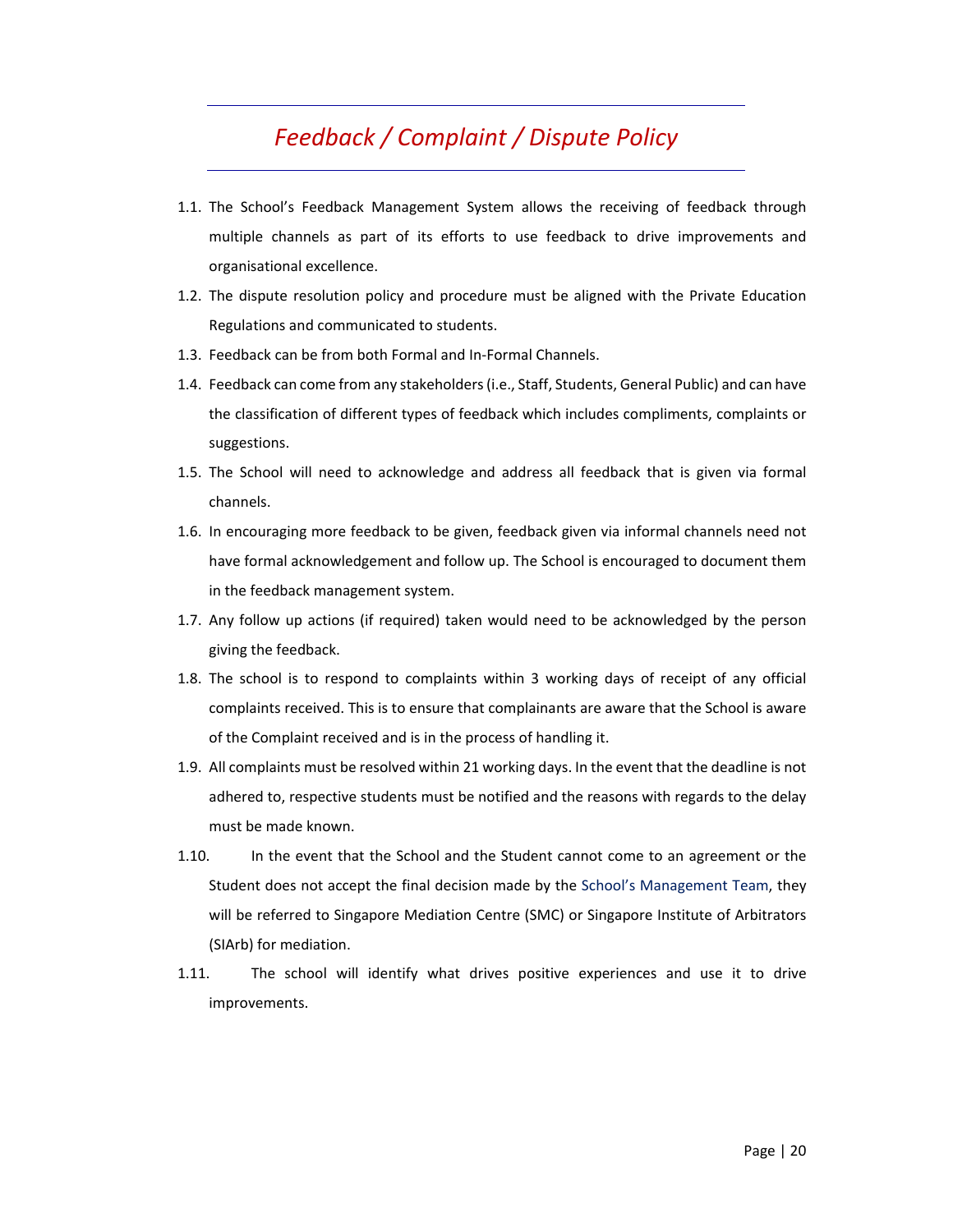## *Feedback and Complain Procedure*

- 1.1 The official channel would be via the Feedback Form and emails.
- 1.2 Any stakeholder wanting to submit a feedback or complaint can fill up the form and submit it to the School via email or hardcopy.
- 1.3 Internal Feedback from staff would be handled and recorded by the HR Department and external Feedback from public and / or students would be handled and recorded by the Academic Department.
- 1.4 Upon receipt of the feedback or complaint, respective Departments (i.e. HR Department for Internal Feedback and Student Services for External Feedback) are to acknowledge the receipt with the person providing the Feedback within 3 working days.
- 1.5 Respective Departments will then review the feedback and discuss it with relevant parties (internally) on the feedback itself. A formal investigation will be carried out and when necessary.
- 1.6 Relevant parties will then propose a solution and / or action to be carried out for the feedback received (if any) relevant departments will need to explain this to the person giving the feedback.
- 1.7 If there are actions to be taken, it should be documented in the Feedback Form and actions taken would need to be acknowledged by the person giving the feedback.
	- Student should acknowledge the situation whether they are satisfied with the proposed solution. This should be done within 14 working days upon receipt of the Complaint.
	- If the student is not satisfied with the proposed solution, they can escalate the matter up to the Director.
	- The decision of the Director is final.
	- Final outcome made, including this entire process, should not take more than 21 working days unless otherwise specified.
- 1.8 In the event that the School and the student cannot come to an agreement or the student does not accept the final decision made by the Management Team, they will be referred to Singapore Mediation Centre (SMC) or Singapore Institute of Arbitrators (SIArb) for mediation.